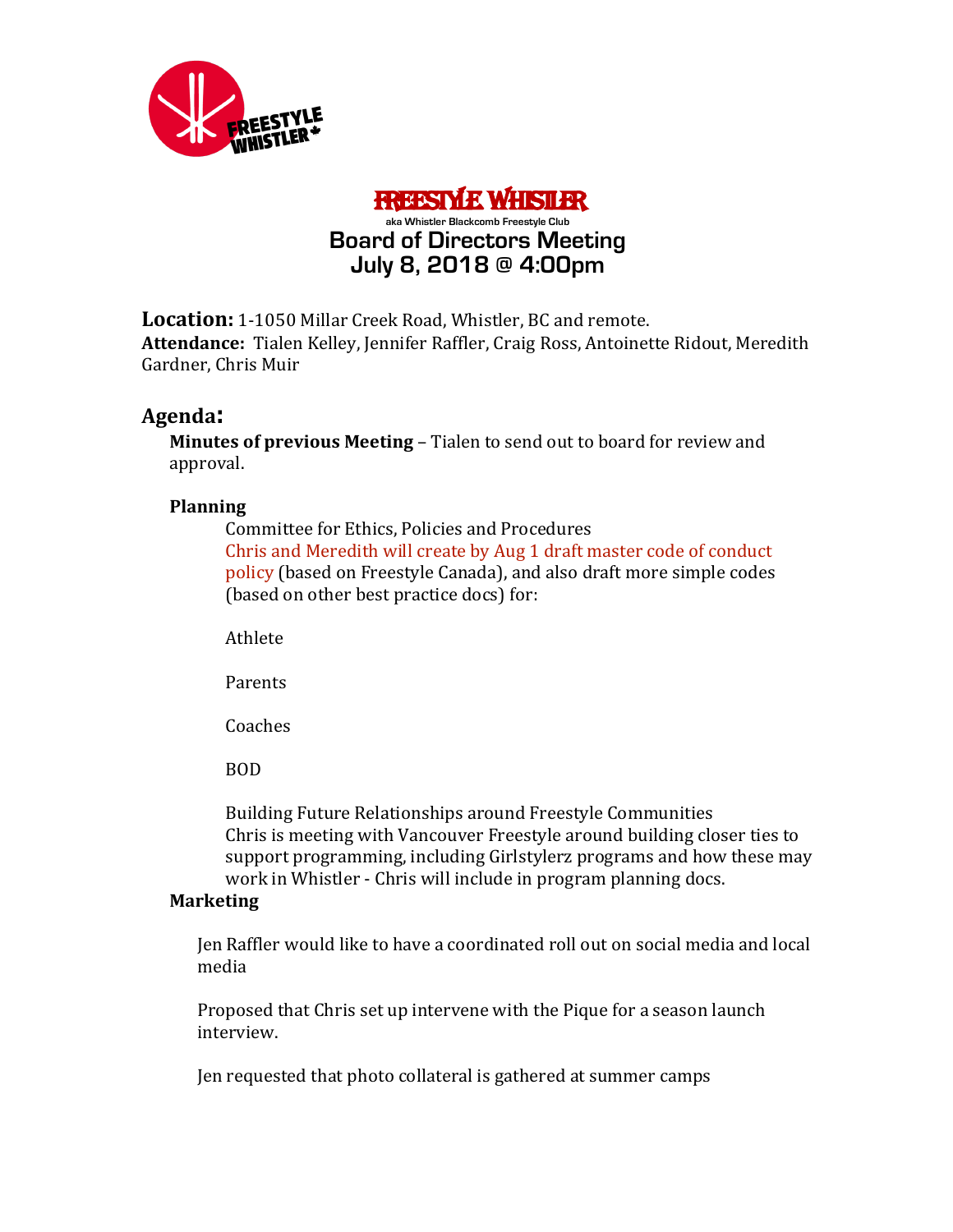

Tialen suggested that Chris connect with Omar on flowing information to snow school participants

Craig suggested Chris set up Instagram

Tialen is going to reach out to sort out social media accounts with Chris support - July 13 Tialen will have updated current info to Chris, and will target to track down all previous accounts by July  $20<sup>th</sup>$ 

Chris Wong - has updated website and Chris Muir has implemented a calendar. Tialen will share volunteer contacts with Chris, and Chris will reach out to ask Sharon if she would be willing to support web content

### **Whistler Youth Games**

WYG - Meredith shared that current concept is in the works to have snowboard and ski athletes 13-16 participate in a 4-day event with 3 days of jams around April 6 prior to ski and snowboard festival

### **Executive Director Updates**

• BC Slopestyle Team - Most of the invited BC Park and Pipe team declined their spots (majority Whistler athletes) and Freestyle Whistler has had 5 younger athletes recruited from club to team. Chris wants to ensure the club has strong enough programing and opportunity to enable younger athletes to feel they can stay in club longer.

### • **Coaching Update**

Chris gave a breakdown of how is planning to use staff to make programming better and meet the needs of a wider variety of athletes as follows:

- $\circ$  Mike Richards will oversee mogul course (goal is to look great and help promote NTC) and will lead multi-discipline program.
- $\circ$  Mike Apps will run Slopestyle
- $\circ$  Devon mogul coach but needs mentoring on his leadership skills he is a very strong air coach.
- $\circ$  Sarah had successful surgery and will be back
- $\circ$  Dexter Butterworth has been signed for a contract he did a great job with kids to date (new local kids)
- $\circ$  Chase Schroeder is keen to coach, and Chris is giving him a trial at Slope camp.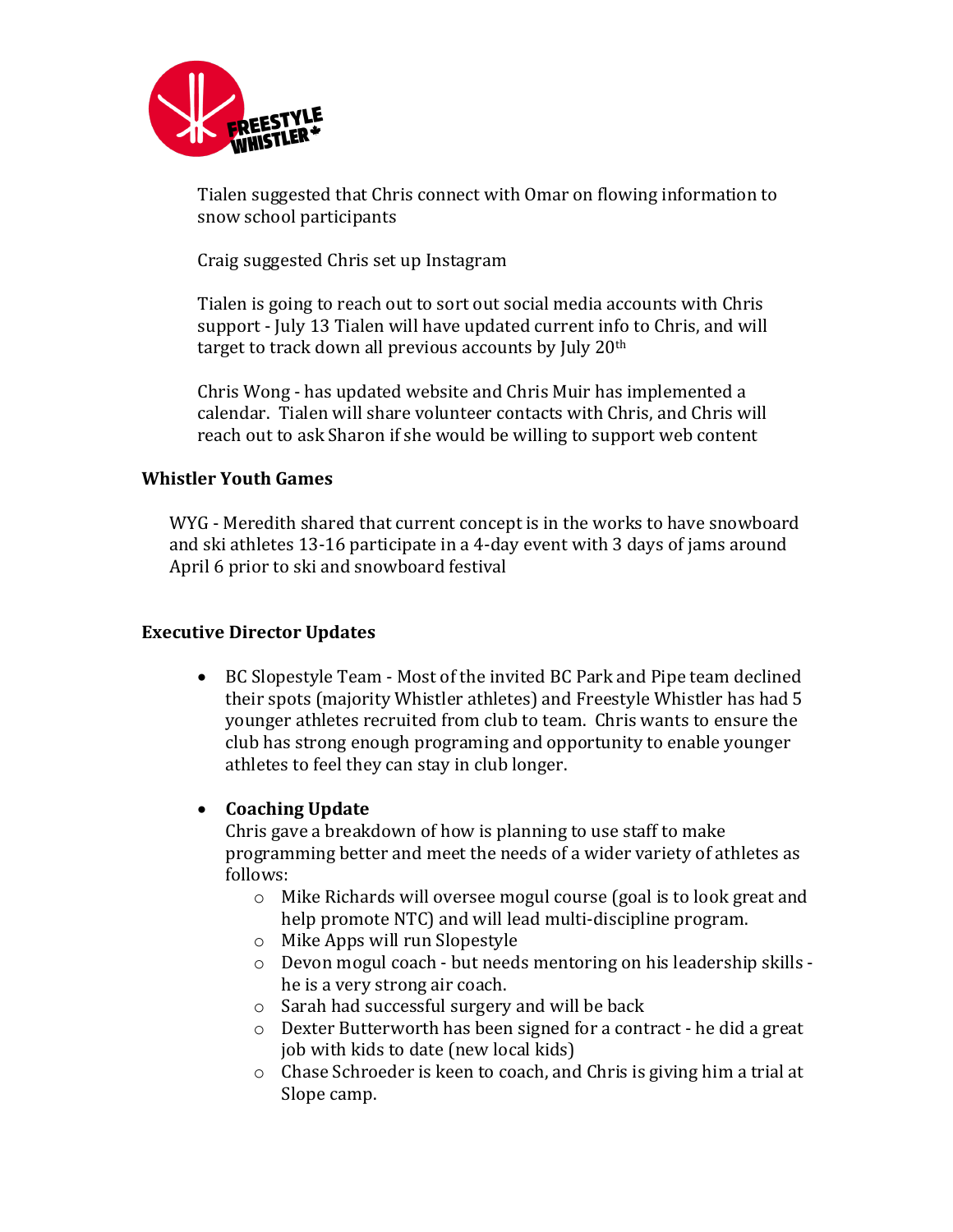

- $\circ$  Chris wants to start a CIT program throwing young new coaches into leadership role has not worked well the past few years. BOD present agreed great idea.
- **Facilities** Chris is talking to WSL about putting airbag and rail garden and starting Oct 26- start date Dec 1. Chris is also looking at renting the Hub.
	- $\circ$  Air Bag the operating plan and split of fees from the airbag needs to be resolved. Julia Smart is available to set up an NTC meeting in late July. Antoinette will reach out to set up a meeting and understand the operating agreement. There needs to be clarity on future plans for NTC and freestyle community needs to be onside.
- In discussion with Chris, BOD present agreed not to raise \$1,800 program pricing.
- Athletes who declined BC team spots are asking to return to club they are a talented 16/17 athletes who came from the BFCS. Chris has proposed that club will support offering a program for these athletes. The club will hire a coach and that coach will report to Chris Muir, and Chris will oversee the program. Chris will look at having a parent manager to support travel. The BOD approved the concept. Chris will create a high performance team contract for these athletes that supports the ethos of Freestyle Whistlers.

### **Treasurer Report**

- Gaming Funds: This funding has been scared \$16k this must be used for coach wages. RMOW - CEP funds of \$1,700 achieved.
- Budget and Calendar will be shared through Google Drive BOD members need to download app and have access for next meeting. Timber Tour is a key generator of profits. Dec 1st is NTC Gala. This opening day of winter programming

#### **General discussion**

WBFSC/Chris will lead the conversation with BC Freestyle to offer a refreshed stage appropriate format for Superyouth based on Freestyle Canada Competition Restructuring

Club will host a Social and Splashdown Aug 25th and ideally in conjunction with Vancouver Freestyle Ski Club.